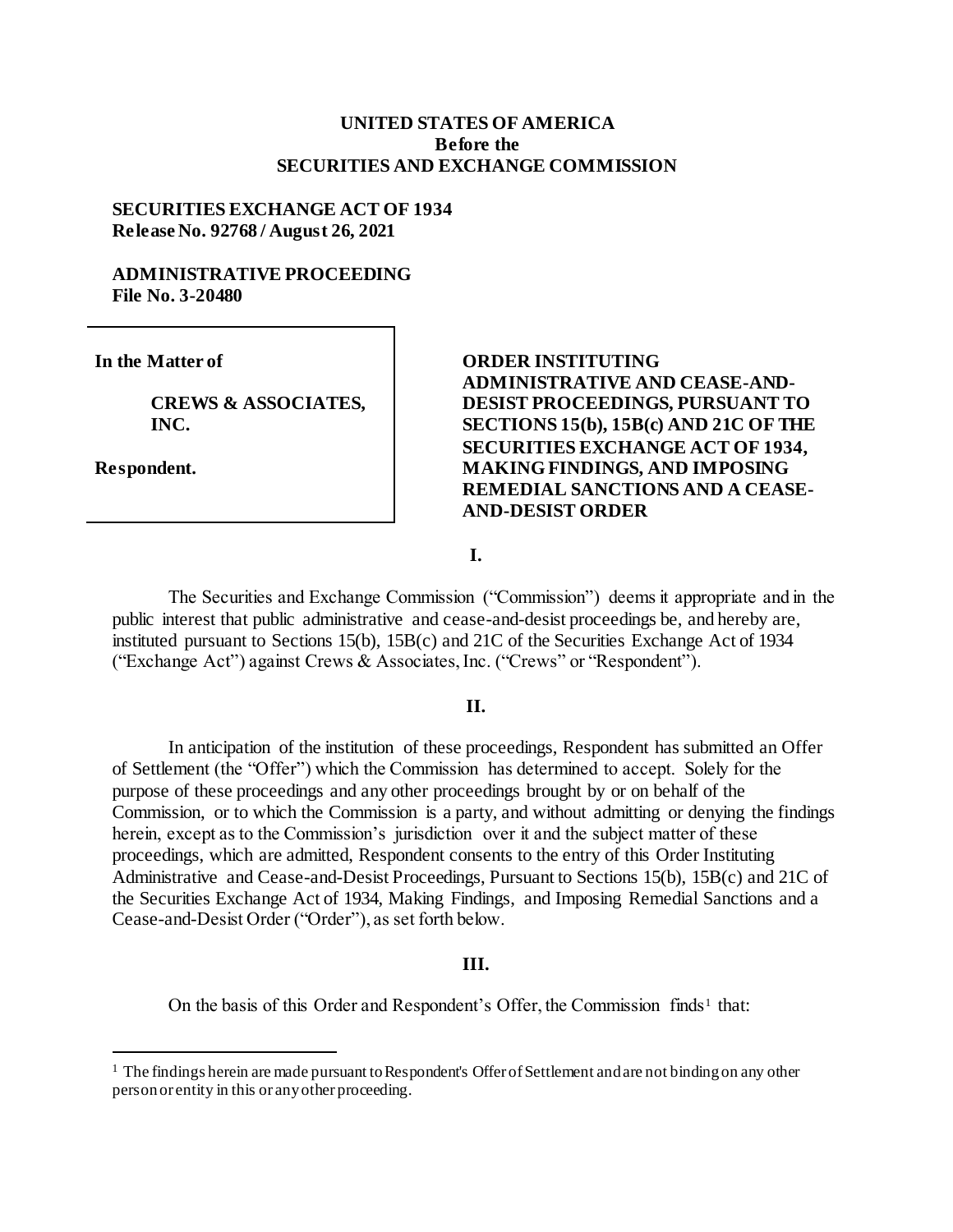### **Summary**

1. This matter involves unfair dealing by Crews, a regional broker-dealer headquartered in Little Rock, Arkansas. Crews works with local municipalities, across multiple states, that issue municipal securities, and often serves as underwriter on new issue municipal securities. Crews also trades municipal securities in the secondary market on behalf of itself and its customers.

2. In October 2015, Crews, at the direction of its then-CEO, recommended to The County Commission of Ohio County, West Virginia (the "County") that the County attempt to reduce the amount of its outstanding debt service expense through a tender offer for bonds issued in 2006. The County had previously retained Crews in 2012 and 2014 to complete tender offers for the same series of bonds. Crews and its then-CEO recommended that the County offer to pay bondholders a price higher than the current market price of its outstanding bonds, and sufficiently high to incentivize bondholders to tender their bonds. Crews also recommended that the County fund its purchase of those previously issued bonds through the sale of new, lower interest rate bonds, which Crews would underwrite. When Crews made these recommendations, Crews and its then-CEO did not disclose to the County that Crews had recently acquired more than \$1 million principal amount of the County's outstanding bonds at market prices and then sold them to two customers.

3. In the months following Crews' and the County's initial discussions of the tender offer, as Crews and the County finalized the terms of the proposed transaction, Crews purchased approximately \$4.8 million more of the County's outstanding bonds at market prices and sold them to an affiliated entity (the "Affiliate") and to Crews' customers. Almost all of the bonds Crews acquired (including those originally sold to customers) were eventually sold to the Affiliate and tendered back to the County by the Affiliate at a price that Crews had recommended to the County. In recommending the purchase price, Crews did not disclose to the County that the Affiliate had acquired bonds to be tendered, or the resulting conflict of interest created by the Affiliate's financial interest in the tender offer.

4. As a result of the conduct described herein, Crews willfully<sup>2</sup> violated Municipal Securities Rulemaking Board ("MSRB") Rules G-17 and G-27, and by reason of those violations, Section 15B(c)(1) of the Exchange Act.

### **Respondent**

5. **Crews & Associates, Inc.**("Crews" or "Respondent") is a registered broker-dealer and municipal advisor headquartered in Little Rock, Arkansas. Crews is a wholly-owned subsidiary

 2 "Willfully," for purposes of imposing relief under Section 15(b) of the Exchange Act, "'means no more than that the person charged with the duty knows what he is doing.'" *Wonsover v. SEC*, 205 F.3d 408, 414 (D.C. Cir. 2000) (quoting *Hughes v. SEC*, 174 F.2d 969, 977 (D.C. Cir. 1949)). There is no requirement that the actor "also be aware that he is violating one of the Rules or Acts." *Tager v. SEC*, 344 F.2d 5, 8 (2d Cir. 1965). The decision in *The Robare Group, Ltd. v. SEC*, which construed the term "willfully" for purposes of a differently structured statutory provision, does not alter that standard. 922 F.3d 468, 478-79 (D.C. Cir. 2019) (setting forth the showing required to establish that a person has "willfully omit[ted]" material information from a required disclosure in violation of Section 207 of the Advisers Act).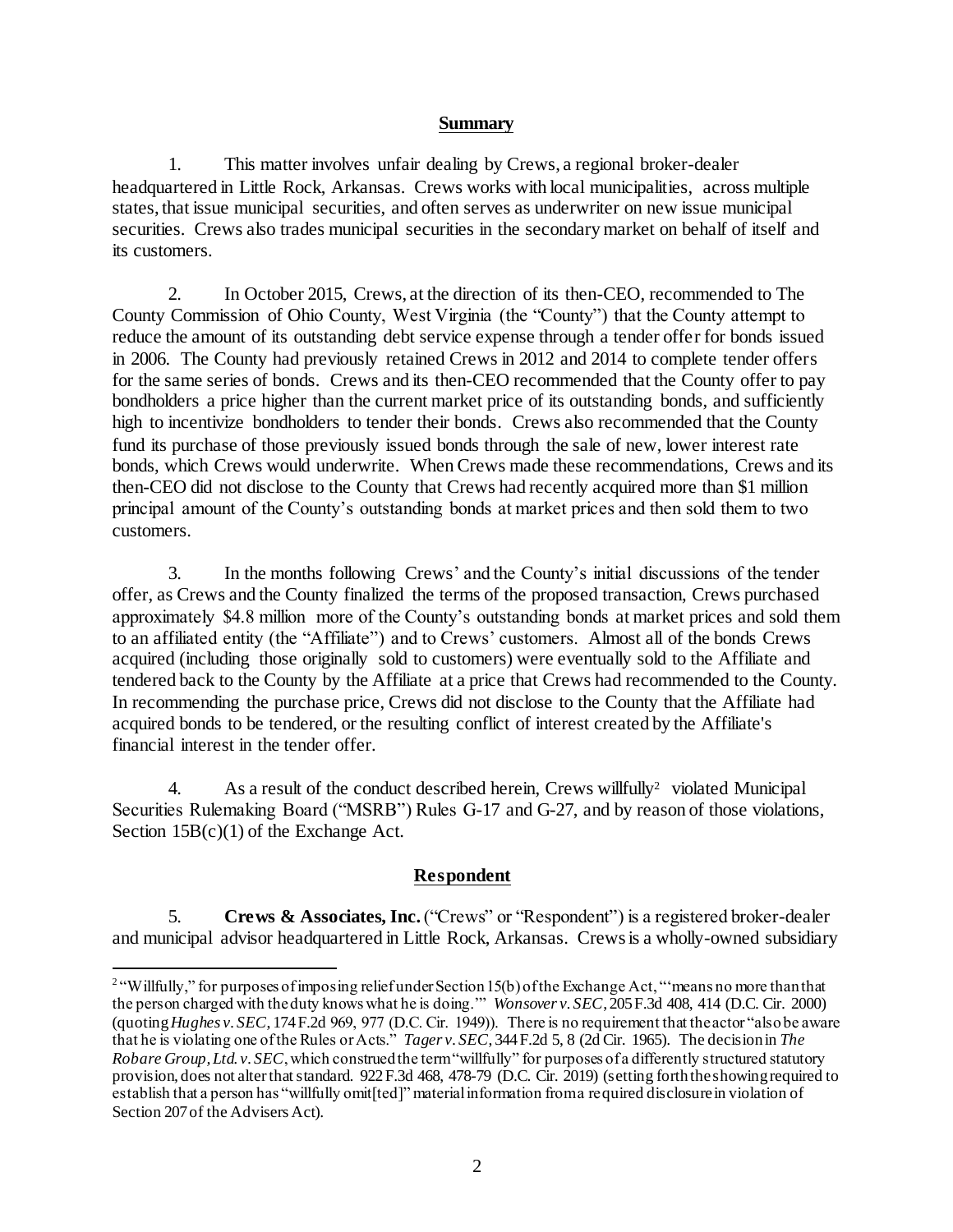of a privately-held bank holding company. On September 30, 2015, the Commission instituted settled administrative and cease-and-desist proceedings against Crews captioned In the Matter of Crews & Associates, Inc., Admin Proc. File No. 3-16865, as part of the Commission's Municipalities Continuing Disclosure Cooperation Initiative.

### **Other Relevant Entity**

6. **The County Commission of Ohio County, West Virginia** (the "County") is a public corporation and is the governing authority for Ohio County, West Virginia. The County Commission's offices are located in Wheeling, West Virginia.

### **Background**

7. In 2006, the County issued \$81 million principal amount of taxable economic redevelopment bonds maturing in 2035 and bearing interest at 8.25% (the "2006A Bonds"). The bonds contained a make-whole call provision that rendered calling them cost-prohibitive. As interest rates declined in subsequent years, servicing the debt on the 2006A Bonds at that relatively high interest rate became an increasing burden on the County, and the make-whole call provision made an ordinary refunding or advance refunding impractical.

8. In 2007, Crews began a business relationship with the County. By late 2015, Crews had underwritten nine bond offerings for the County, including special district excise tax revenue bonds, tax increment financing bonds, and two tender offers in 2012 and 2014 to refinance portions of the 2006A Bonds. In the context of municipal bonds, a tender offer may be used by an issuer as part of a plan to restructure the issuer's outstanding debt. The issuer offers to purchase all or a portion of the outstanding bonds of an issue at a specified price not greater than a maximum acceptable premium price (the "Maximum Acceptable Price"). The Maximum Acceptable Price is generally a function of two variables: (1) the premium over the market price necessary to attract tender offers from bondholders; and (2) the cost to the issuer of the funds used to purchase the tendered bonds. These two variables must be considered in tandem to ensure the tender is sufficiently attractive to bondholders and still economically advantageous to the issuer. Bondholders wishing to participate in the tender offer "tender" their bonds to the issuer, on or before the specified tender date, at the price at which they are willing to sell the bonds (which can be no greater than the Maximum Acceptable Price). If a sufficient amount of bonds are tendered to make the restructuring practicable, the issuer purchases the tendered bonds from the bondholders in order of price, from the lowest to the highest. The issuer funds the purchases with the proceeds of the sale of new, lower interest rate bonds. If those proceeds are sufficient to cover the cost of purchasing the tendered bonds and the costs of issuance for the new bonds, and the interest rate of the new bonds is low enough to generate overall debt service savings, then all tendered bonds are purchased.

9. In similar 2012 and 2014 tender offers, the County bought back some of the higher interest rate 2006A Bonds at a range of premiums up to the Maximum Acceptable Price and funded the buyback with proceeds from the issuance of new, lower interest rate municipal bonds, underwritten by Crews. The County did not retain a municipal advisor to represent its interests in these offerings, relying instead on its relationship with, and the expertise of, Crews. The tenders in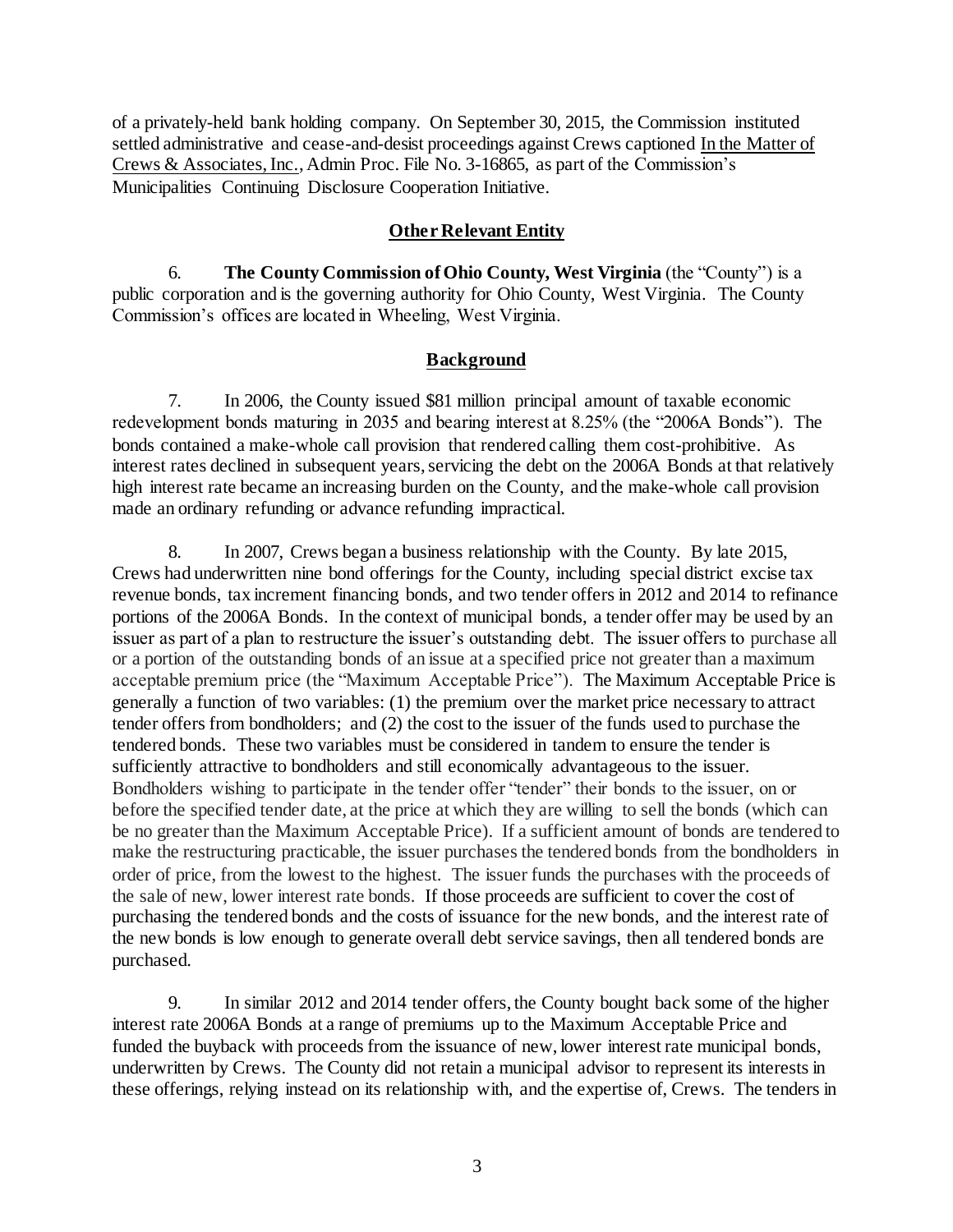2012 and 2014 resulted in substantial savings for the County on its debt service costs, incorporated a more favorable call option on the new bonds, and lowered the amount of the County's letter of credit with a bank.

# **The 2016 Tender Offer**

10. On August 10, 2015, a Crews investment banker emailed the County administrator, proposing that the County consider an advanced refunding of the County's Series 2006B taxexempt bonds (which had been issued at the same time in 2006 as the 2006A Bonds).

11. On October 7 and 8, 2015, Crews purchased approximately \$1 million principal amount of the County's outstanding 2006A Bonds from a broker-dealer in response to a request for a bid. Crews purchased the bonds at a price of 106.69% of par, took them into inventory, and then sold the bonds to two Crews customers.

## **Crews Recommended the County Conduct a Tender Offer for the 2006A Bonds While Making Undisclosed Purchases of the 2006A Bonds for its Affiliate**

12. On October 9, 2015, Crews' then-CEO directed a Crews investment banker to "run some numbers" on the economic feasibility of the County doing another tender offer for the 2006A Bonds. Later that same day, a Crews investment banker emailed the County to propose that the County may be in a position to accomplish a third tender offer on the 2006A Bonds to further reduce the amount of its outstanding debt service and possibly combine the tender offer with the previously-proposed advanced refunding.

13. On December 2, 2015, the County administrator responded to the October 9, 2015 proposal by emailing the Crews investment banker, stating that he had reviewed Crews' proposal and indicating that the County wanted to schedule a conference call "to review the financing options that we have now reviewed." That conference call was held on December 9, 2015.

14. On December 4, 2015, in response to a customer's request for bids, Crews bid on, and ultimately purchased, \$3.12 million of the County's 2006A Bonds from a Crews customer at a price of 107.20% of par. Crews then sold \$2.5 million of those bonds to the Affiliate. Crews' then-CEO was also then the CEO of the Affiliate, and Crews and the Affiliate were both whollyowned subsidiaries of the same company. Crews' then-CEO controlled the Affiliate's account at Crews. Crews also sold \$620,000 of the bonds to another Crews customer.

15. On December 14, 2015, pursuant to MSRB Rule G-17, Crews sent the County a letter which documented the relationship between Crews and the County in connection with the proposed tender offer. In the letter, Crews acknowledged its obligation as a broker-dealer under MSRB Rule G-17 to deal fairly at all times with the County. The letter stated, among other things, that Crews or its respective affiliates may at any time hold long or short positions in the 2006A Bonds and, through employees who do not have access to non-public information relating to the 2006A Bonds, may trade or otherwise effect transactions in the 2006A Bonds. The letter also stated that Crews was "acting for its own interests" and had "financial and other interests that differ[ed] from those of [the County]." Crews represented that it had "not identified any additional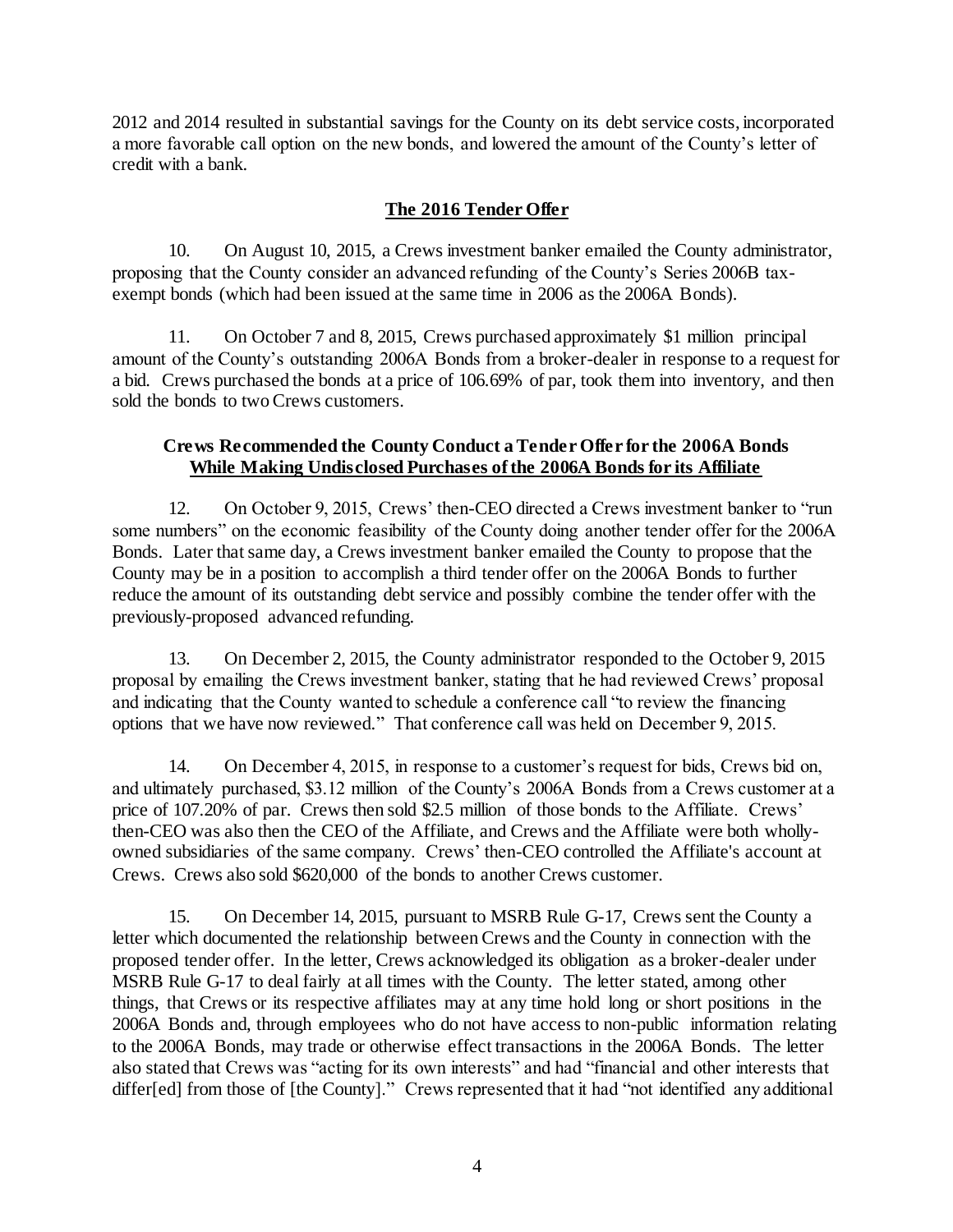potential or actual material conflicts that require[d] disclosure," and that it would notify the County "if additional potential or actual material conflicts are identified" in the future. Crews did not disclose, in the letter or elsewhere, that it had, in fact, already acquired \$2.5 million of the 2006A Bonds for its Affiliate, or that its Affiliate had a financial interest in the tender offer. Moreover, Crews did not disclose that those transactions were effected by Crews' then-CEO, who had earlier initiated discussions with a Crews investment banker regarding the possible financial benefits of a tender by the County.

16. In the following weeks, before the tender offer was publicly announced, Crews continued to purchase 2006A Bonds and to sell them to the Affiliate. Crews bought 2006A Bonds from third parties and from Crews' customers at market prices, marked them up (in most cases), and sold them to the Affiliate. Every Crews purchase and sale of the 2006A Bonds was approved by its then-CEO. All of the bonds purchased first went into trading accounts controlled by Crews' then-CEO. Crews' then-CEO then sold the bonds from those accounts into the Affiliate's account at Crews – which the then-CEO also controlled.

### **Crews Recommended a Maximum Acceptable Price That Would Result in Savings for the County and Profit for the Affiliate If the Tender Was Completed**

17. At the end of December 2015, the County's bond counsel began circulating drafts of the offering documents for the tender offer and the advanced refunding.

18. After consulting with Crews' then-CEO on current market conditions and calculating the possible savings from a tender using several possible Maximum Acceptable Prices, including 110%, 111%, and 112% of par, a Crews investment banker proposed a Maximum Acceptable Price of 110% of par.

19. When recommending the Maximum Acceptable Price be set at 110% of par, Crews did not disclose to the County that, since October 7, 2015, it had purchased \$4.64 million in principal value of the 2006A Bonds at market prices, which were then lower than 110% of par, and sold them to its customers and its Affiliate. Further, Crews did not disclose that its Affiliate had a financial interest in the tender offer because it held nearly \$3 million of the 2006A Bonds, and that Crews therefore had a conflict of interest in recommending the Maximum Acceptable Price that the County would pay. Finally, Crews did not disclose that: (a) because its customers held 2006A Bonds in their Crews accounts, those bonds were available to be tendered by Crews customers in the tender offer; and (b) the Affiliate and Crews' customers held nearly enough 2006A Bonds that, if they tendered all of the bonds they owned, the tender would likely meet the minimum number of bonds required by the County for the tender to be successful.

20. As it had done with the 2012 and 2014 tender offers, the County accepted Crews' recommendation for the Maximum Acceptable Price. On January 12, 2016, the County board formally retained Crews to underwrite the new bond issuance that would fund the tender offer of the 2006A Bonds. The County also authorized the issuance of \$10 million of new municipal bonds to fund its purchase of the 2006A bonds. On January 13, 2016, the notice of tender was publicly posted, with the Maximum Acceptable Price set at 110% of par. The tender date was scheduled for February 16, 2016.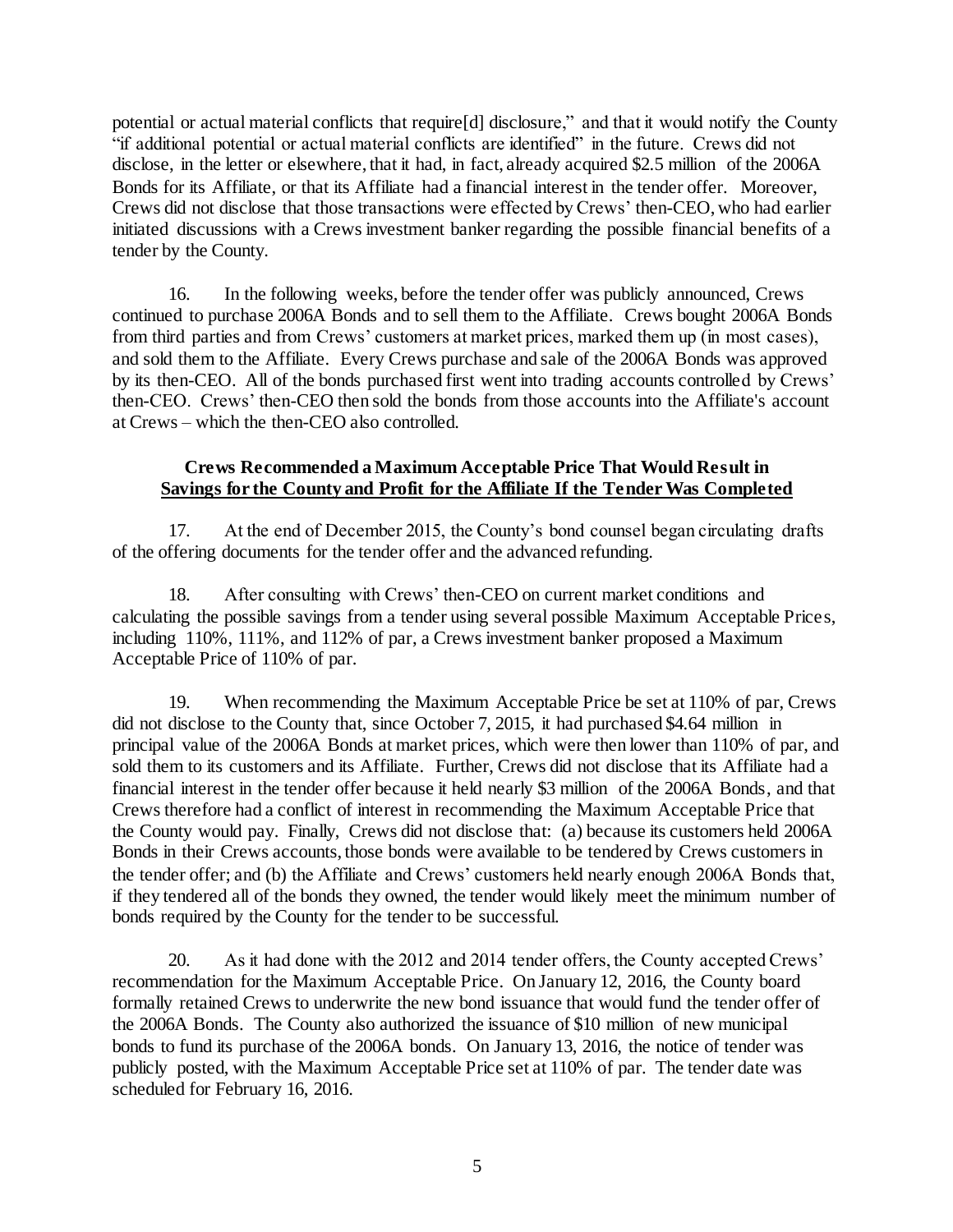### **Crews Continued to Make Purchases of the 2006A Bonds and Its Affiliate Profited After the Close of the Tender Period**

21. After the notice of tender became public, Crews continued to buy 2006A Bonds in the open market from third parties and from Crews customers at market prices, in some cases mark them up, and sell them to the Affiliate. By the time of the tender date, Crews had purchased \$5.865 million in principal value of the 2006A Bonds on behalf of its Affiliate, more than enough to effectuate the tender offer if the County accepted the Affiliate's offer to tender.

22. On the tender date of February 16, 2016, the Affiliate offered to tender all of these bonds to the County's tender agent at the Maximum Acceptable Price. Since the County did not receive a sufficient number of tender offers at prices lower than the Maximum Acceptable Price, the County accepted the offer of the Affiliate. In all, the Affiliate tendered 71% of all 2006A Bonds that were tendered to the County in connection with the tender offer. The tender resulted in significant savings for the County.

23. As a result of the markups it charged on its transactions in the 2006A Bonds with its customers and the Affiliate, Crews made a net profit of \$34,631. The Affiliate made a net profit of \$27,153 as a result of its purchases of 2006A Bonds from Crews and its tender of those same bonds to the County.

24. Although its G-17 letter stated Crews and its affiliates "may" trade in and be long the 2006A bonds, Crews did not disclose to the County that it and its Affiliate had, in fact, acquired the 2006A Bonds. The County was unaware that Crews was purchasing 2006A Bonds from third parties and from Crews customers in the open market and at market prices and then selling them to the Affiliate. The County did not know that Crews and the Affiliate profited from these transactions.

# **Crews' Supervisory Procedures**

25. Crews did not maintain a system to supervise the municipal securities activities of its associated persons that was reasonably designed to achieve compliance with applicable securities laws, regulations, and MSRB rules. During the relevant period, Crews' written supervisory procedures ("WSPs") required trades to be reviewed by compliance staff, created obligations for employees who came into possession of information through Crews' investment banking activities, and required disclosures of material information when making recommendations to customers. However, Crews did not implement a system of accountability or controls for following the WSPs.

26. As a result, no Crews compliance employee reviewed Crews' purchases of the 2006A bonds for Crews' accounts. Crews also did not disclose information to the County about the conflict created by Crews' trading of and the Affiliate's purchases of 2006A Bonds in advance of the tender, despite the disclosure requirements of Crews' WSPs. Under these circumstances, Crews failed to maintain a system to supervise the municipal securities activities of each associated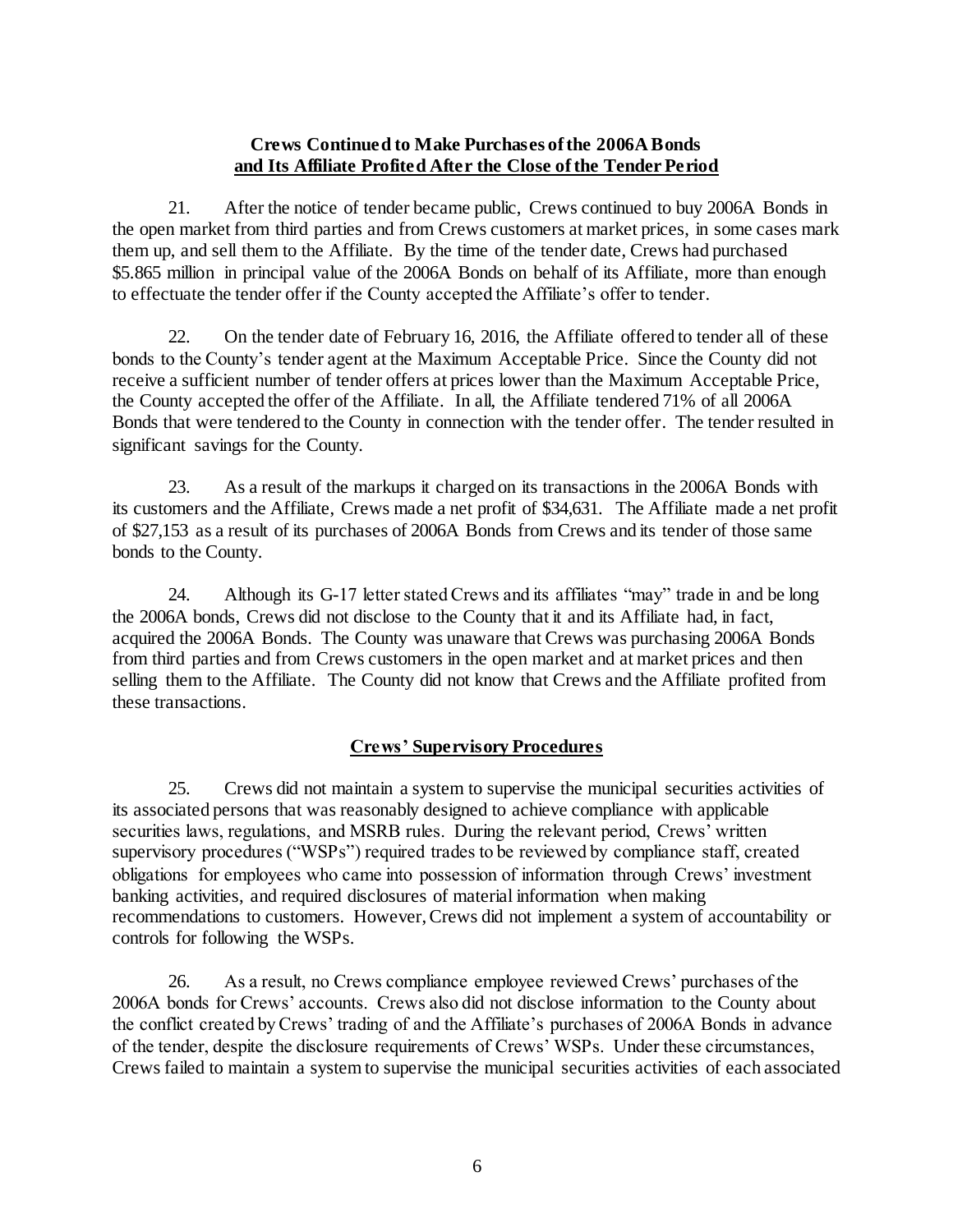person that is reasonably designed to achieve compliance with applicable securities laws, regulations and MSRB rules.

# **Violations**

### Crews Violated MSRB Rule G-17

27. MSRB Rule G-17 provides that, in the conduct of its municipal securities business, every broker, dealer, municipal securities dealer, and municipal advisor shall deal fairly with all persons and shall not engage in any deceptive, dishonest, or unfair practice. Negligence is sufficient to establish a violation of MSRB Rule G-17. See Wheat, First Securities, Inc.*,* Exch. Act Rel. No. 48378, 2003 WL 21990950, at \*10 (Aug. 20, 2003). The MSRB has interpreted an underwriter's Rule G-17 duty to require the underwriter to "make certain disclosures to the issuer to clarify its role in an issuance of municipal securities and its actual or potential material conflicts of interest with respect to such issuance." Interpretive Notice Concerning the Application of MSRB Rule G-17 to Underwriters of Municipal Securities, MSRB (August 2, 2012).

28. During the relevant time period, as discussed above, Crews did not disclose its conflicts of interest to the County.

29. Through the conduct described above, Crews willfully violated MSRB Rule G-17.

## Crews Violated MSRB Rule G-27

30. MSRB Rule G-27(a) obligates brokers, dealers, and municipal securities dealers to "supervise the conduct of the municipal securities activities of the firm and its associated persons to ensure compliance with [MSRB] rules and the applicable provisions of the [Exchange] Act and rules thereunder." MSRB Rule G-27(b) obligates brokers, dealers, and municipal securities dealers to establish and maintain a system to supervise the municipal securities activities of each associated person that is reasonably designed to achieve compliance with applicable securities laws, regulations and MSRB rules.

31. As described above, Crews did not maintain a system to supervise the municipal securities activities of its associated persons that was reasonably designed to achieve compliance with applicable securities laws, regulations, and MSRB rules. Crews did not implement a system of accountability or controls for following the WSPs. Therefore, Crews failed to maintain a system to supervise the municipal securities activities of each associated person that is reasonably designed to achieve compliance with applicable securities laws, regulations, and MSRB rules.

32. Through the conduct described above, Crews willfully violated MSRB Rule G-27.

# Crews Violated Section 15B(c)(1) of the Exchange Act

33. Section  $15B(c)(1)$  of the Exchange Act prohibits brokers, dealers, and municipal securities dealers from using the mails or any means or instrumentality of interstate commerce to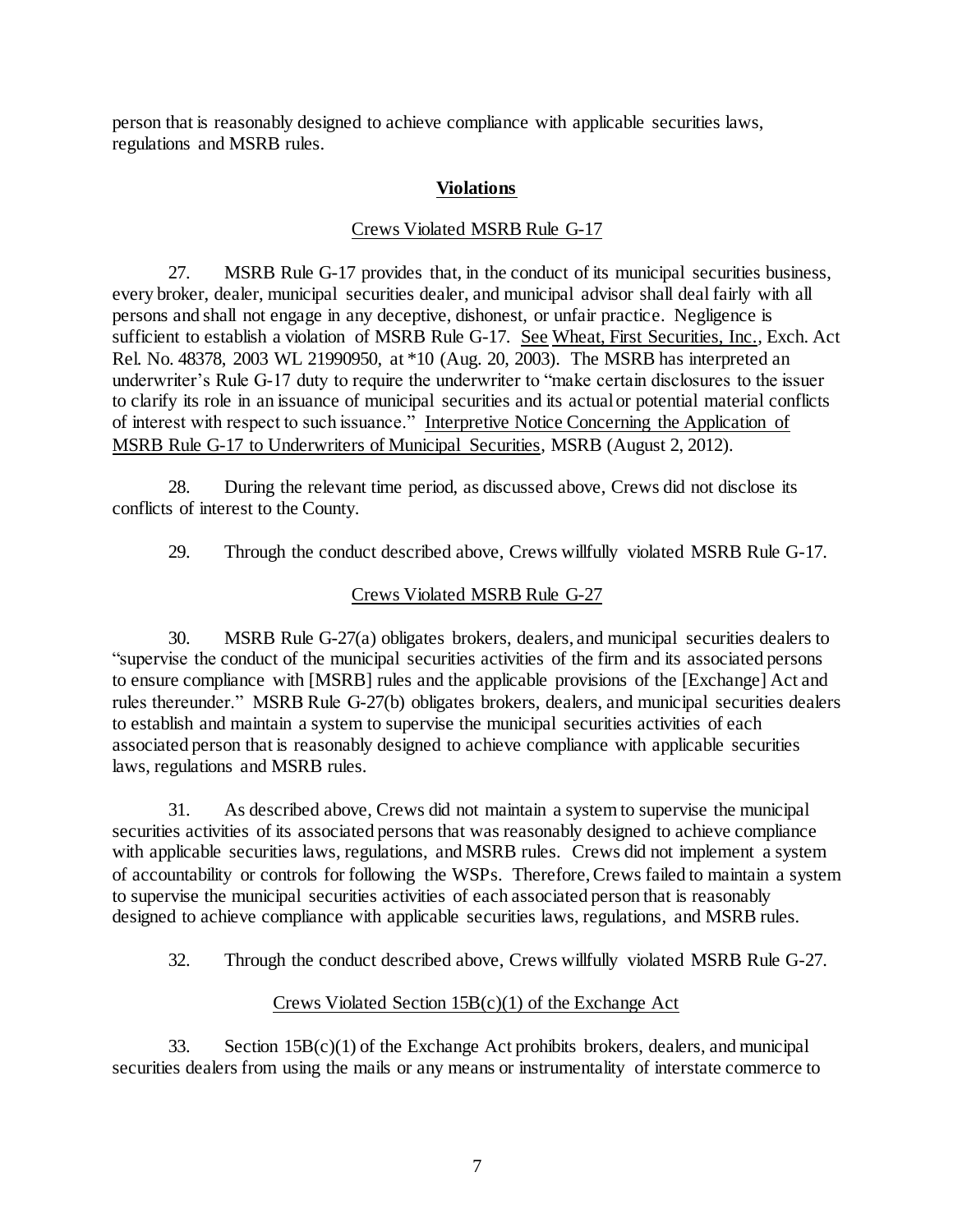effect any transaction in, or to induce or attempt to induce the purchase and sale of, any municipal security in contravention of any MSRB Rule.

34. As a result of the willful violations of MSRB Rules G-17 and G-27, Crews willfully violated Section 15B(c)(1) of the Exchange Act.

### **Disgorgement**

35. The disgorgement and prejudgment interest ordered in paragraph IV.C. is consistent with equitable principles and does not exceed Respondent's net profits from its violations, and will be distributed to harmed investors to the extent feasible. The Commission will hold funds paid pursuant to paragraph IV.C. in an account at the United States Treasury pending distribution. Upon approval of the distribution final accounting by the Commission, any amounts remaining that are infeasible to return to investors, and any amounts returned to the Commission in the future that are infeasible to return to investors, may be transferred to the general fund of the U.S. Treasury, subject to Section  $21F(g)(3)$  of the Exchange Act.

### **Crews' Remedial Efforts**

In determining to accept the Offer, the Commission considered remedial acts promptly undertaken by Crews, including the following:

- Retention of an independent consultant: Crews retained an independent consultant to conduct a review of Crews' written supervisory procedures and supervisory structure, with particular attention to procedures related to Crews' municipal securities business including: information barriers between capital markets/public finance and trading and sales; restricted trading; municipal advisory activity separation from underwriting; and supervision, supervisory processes, and training of supervisors.
- Improvements to written supervisory procedures: Based on the recommendations of the independent consultant, Crews implemented measures intended to improve its written supervisory procedures as well as its compliance and supervisory processes.
- Changes to supervisory structure: Crews made changes to its senior management and supervisory personnel and structure, including the appointment of a new chief executive officer and chief compliance officer in order to improve, among other things, its supervisory oversight and accountability.

### **IV.**

In view of the foregoing, the Commission deems it appropriate, in the public interest to impose the sanctions agreed to in Respondent's Offer.

Accordingly, pursuant to Sections 15(b), 15B(c) and 21C of the Exchange Act, it is hereby ORDERED that:

A. Respondent Crews cease and desist from committing or causing any violations and any future violations of Section  $15B(c)(1)$  of the Exchange Act.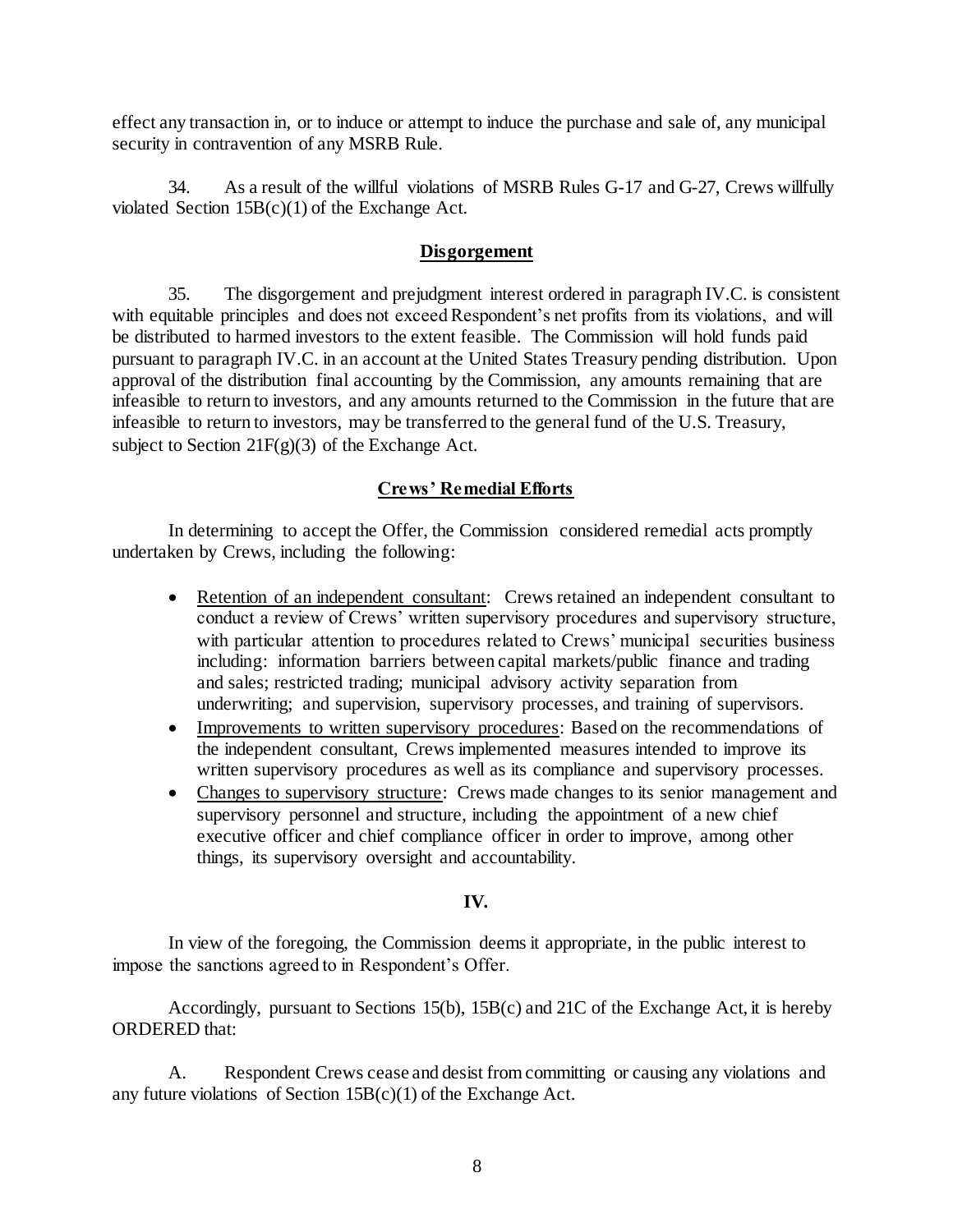B. Respondent Crews is censured.

C. Respondent Crews shall, within 10 days of the entry of this Order, pay disgorgement of \$34,631 and prejudgment interest of \$9,441 to the Securities and Exchange Commission. If timely payment is not made, additional interest shall accrue pursuant to SEC Rule of Practice 600.

D. Respondent Crews shall, within 10 days of the entry of this Order, pay a civil money penalty in the amount of \$200,000 to the Securities and Exchange Commission, of which \$66,667 shall be transferred to the Municipal Securities Rulemaking Board in accordance with Section  $15B(c)(9)(A)$  of the Exchange Act. If timely payment is not made, additional interest shall accrue pursuant to 31 U.S.C. §3717.

Payment must be made in one of the following ways:

- (1) Respondent may transmit payment electronically to the Commission, which will provide detailed ACH transfer/Fedwire instructions upon request;
- (2) Respondent may make direct payment from a bank account via Pay.gov through the SEC website a[t http://www.sec.gov/about/offices/ofm.htm;](http://www.sec.gov/about/offices/ofm.htm) or
- (3) Respondent may pay by certified check, bank cashier's check, or United States postal money order, made payable to the Securities and Exchange Commission and hand-delivered or mailed to:

Enterprise Services Center Accounts Receivable Branch HQ Bldg., Room 181, AMZ-341 6500 South MacArthur Boulevard Oklahoma City, OK 73169

Payments by check or money order must be accompanied by a cover letter identifying Crews as a Respondent in these proceedings, and the file number of these proceedings; a copy of the cover letter and check or money order must be sent to Brian D. Fagel, Division of Enforcement, Securities and Exchange Commission, 175 W. Jackson Blvd., Suite 1450, Chicago, IL 60604.

E. Pursuant to Section 308(a) of the Sarbanes-Oxley Act of 2002, a Fair Fund is created for the disgorgement, prejudgment interest and civil money penalty referenced in paragraphs C. and D. above. This Fair Fund will receive funds from the Fair Fund created in the Commission's related proceeding, *In the Matter of Rush F. Harding III,* simultaneously instituted with this matter, for distribution in accordance with further Commission Order. Amounts ordered to be paid as civil money penalties pursuant to this Order shall be treated as penalties paid to the government for all purposes, including all tax purposes. To preserve the deterrent effect of the civil penalty, Respondent agrees that in any Related Investor Action, it shall not argue that it is entitled to, nor